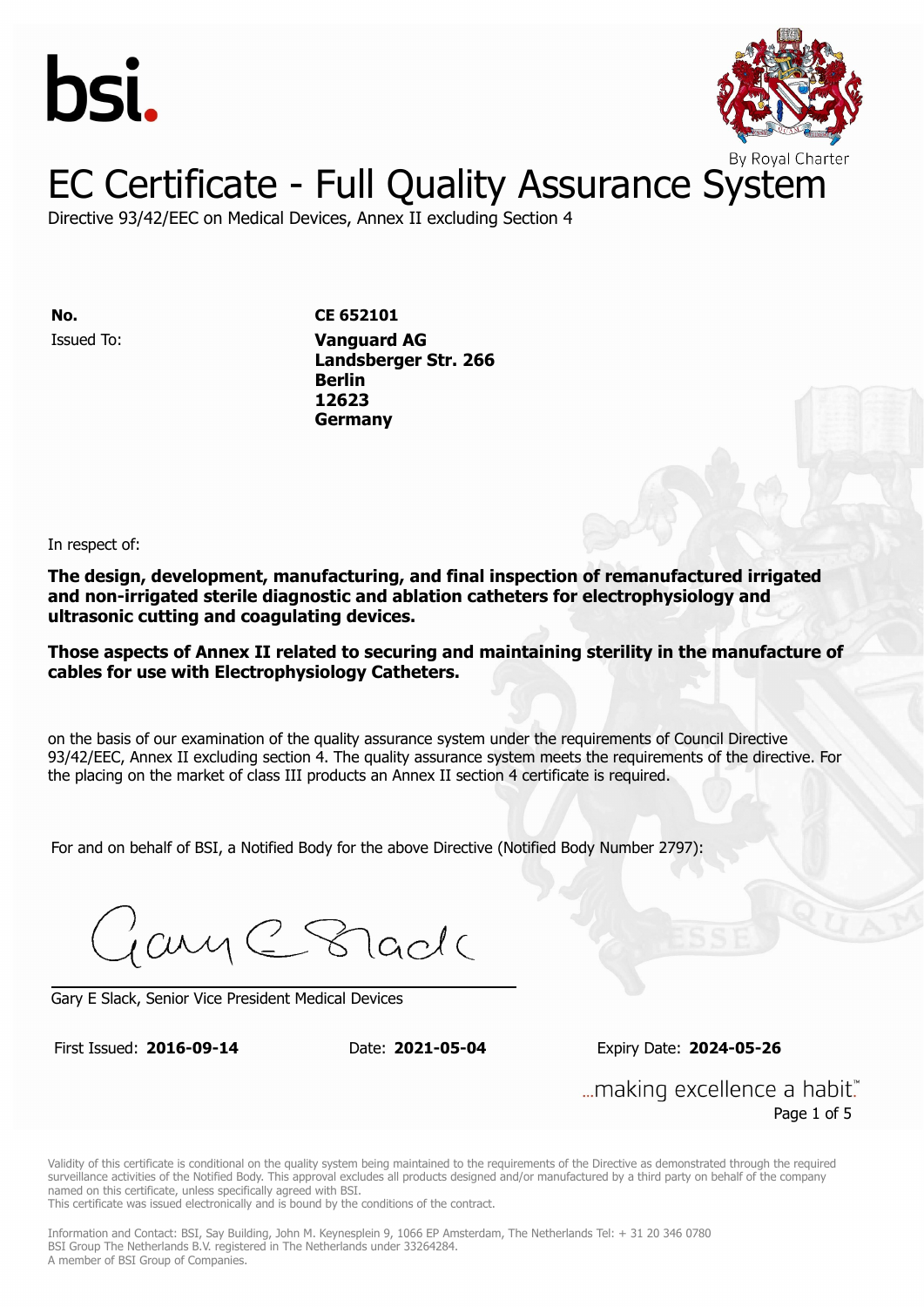



#### **Supplementary Information to CE 652101**

Issued To: **Vanguard AG Landsberger Str. 266 Berlin 12623 Germany**

| <b>Number</b>                                   | <b>Device Name</b>                                                                                                       | <b>Intended Purpose per IFU</b> |  |
|-------------------------------------------------|--------------------------------------------------------------------------------------------------------------------------|---------------------------------|--|
| Class III products under the scope of CE 652101 |                                                                                                                          |                                 |  |
|                                                 | Remanufactured Vanguard Fixed Loop Diagnostic<br>Catheters SJB & EB SJD                                                  | See CE 666374                   |  |
|                                                 | Remanufactured Vanguard Variable Loop<br>Diagnostic Catheters SJC & EB SJE                                               |                                 |  |
|                                                 | Remanufactured Vanguard Ablation Catheter uni<br>BWA/Vanguard Ablation Catheter uni DS BWP                               | See CE 652103                   |  |
|                                                 | Remanufactured Vanguard Ablation Catheter bi<br>BWB/Vanguard Ablation Catheter bi DS BWQ                                 |                                 |  |
|                                                 | Remanufactured Vanguard Irrigated Ablation<br>Catheter uni BWG /Vanguard Irrigated Ablation<br>Catheter NAV uni BWI      |                                 |  |
|                                                 | Remanufactured Vanguard Irrigated Ablation<br>Catheter SF uni BWR/Vanguard Irrigated Ablation<br>Catheter SF NAV uni BWT |                                 |  |

First Issued: **2016-09-14** Date: **2021-05-04** Expiry Date: **2024-05-26**

... making excellence a habit." Page 2 of 5

Validity of this certificate is conditional on the quality system being maintained to the requirements of the Directive as demonstrated through the required surveillance activities of the Notified Body. This approval excludes all products designed and/or manufactured by a third party on behalf of the company named on this certificate, unless specifically agreed with BSI.

This certificate was issued electronically and is bound by the conditions of the contract.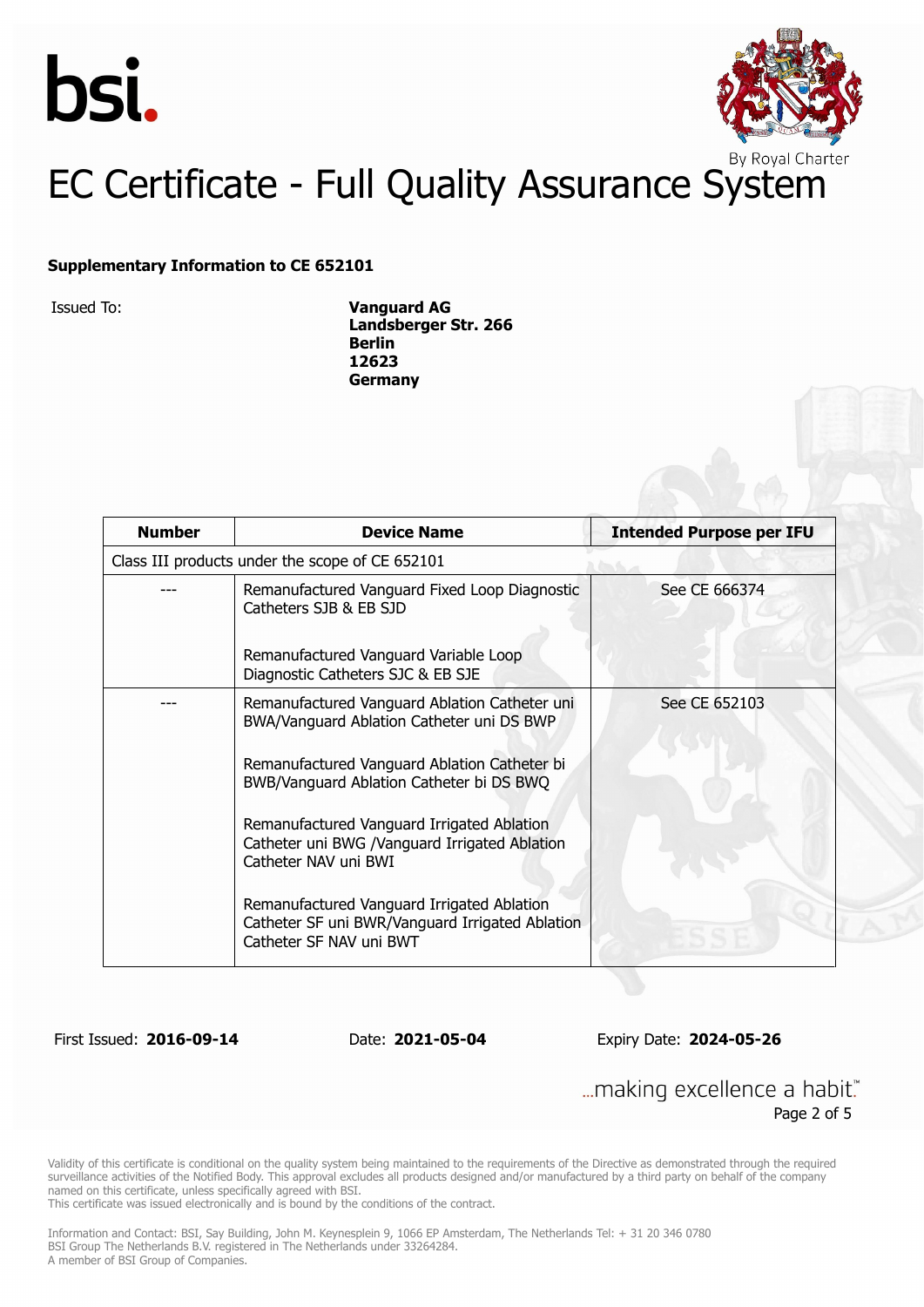



#### **Supplementary Information to CE 652101**

Issued To: **Vanguard AG Landsberger Str. 266 Berlin 12623 Germany**

| <b>Number</b> | <b>Device Name</b>                                                                                                                                                                                                                         | <b>Intended Purpose per IFU</b> |
|---------------|--------------------------------------------------------------------------------------------------------------------------------------------------------------------------------------------------------------------------------------------|---------------------------------|
|               | Class III products under the scope of CE 652101                                                                                                                                                                                            |                                 |
|               | Remanufactured Vanguard Irrigated Ablation<br>Catheter bi BWH/Vanguard Irrigated Ablation<br>Catheter NAV bi BWJ<br>Remanufactured Vanguard Irrigated Ablation<br>Catheter SF bi BWS/Vanguard Irrigated Ablation<br>Catheter SF NAV bi BWU | See CE 652103                   |
|               | Remanufactured Vanguard Fixed Loop Diagnostic<br>See CE 717745<br>Catheter NAV eco BWN/Vanguard Variable Loop<br>Diagnostic Catheter NAV eco BWO<br>Remanufactured Vanguard Steerable Diagnostic<br>Catheter ID BWAB, bi BWAC, bi ID BWAD  |                                 |
|               | Remanufactured Vanguard Ablation Catheter uni<br>LT G BTA, uni LT BTB, uni G BTC, uni BTD                                                                                                                                                  | See CE 717746                   |

First Issued: **2016-09-14** Date: **2021-05-04** Expiry Date: **2024-05-26**

... making excellence a habit." Page 3 of 5

Validity of this certificate is conditional on the quality system being maintained to the requirements of the Directive as demonstrated through the required surveillance activities of the Notified Body. This approval excludes all products designed and/or manufactured by a third party on behalf of the company named on this certificate, unless specifically agreed with BSI.

This certificate was issued electronically and is bound by the conditions of the contract.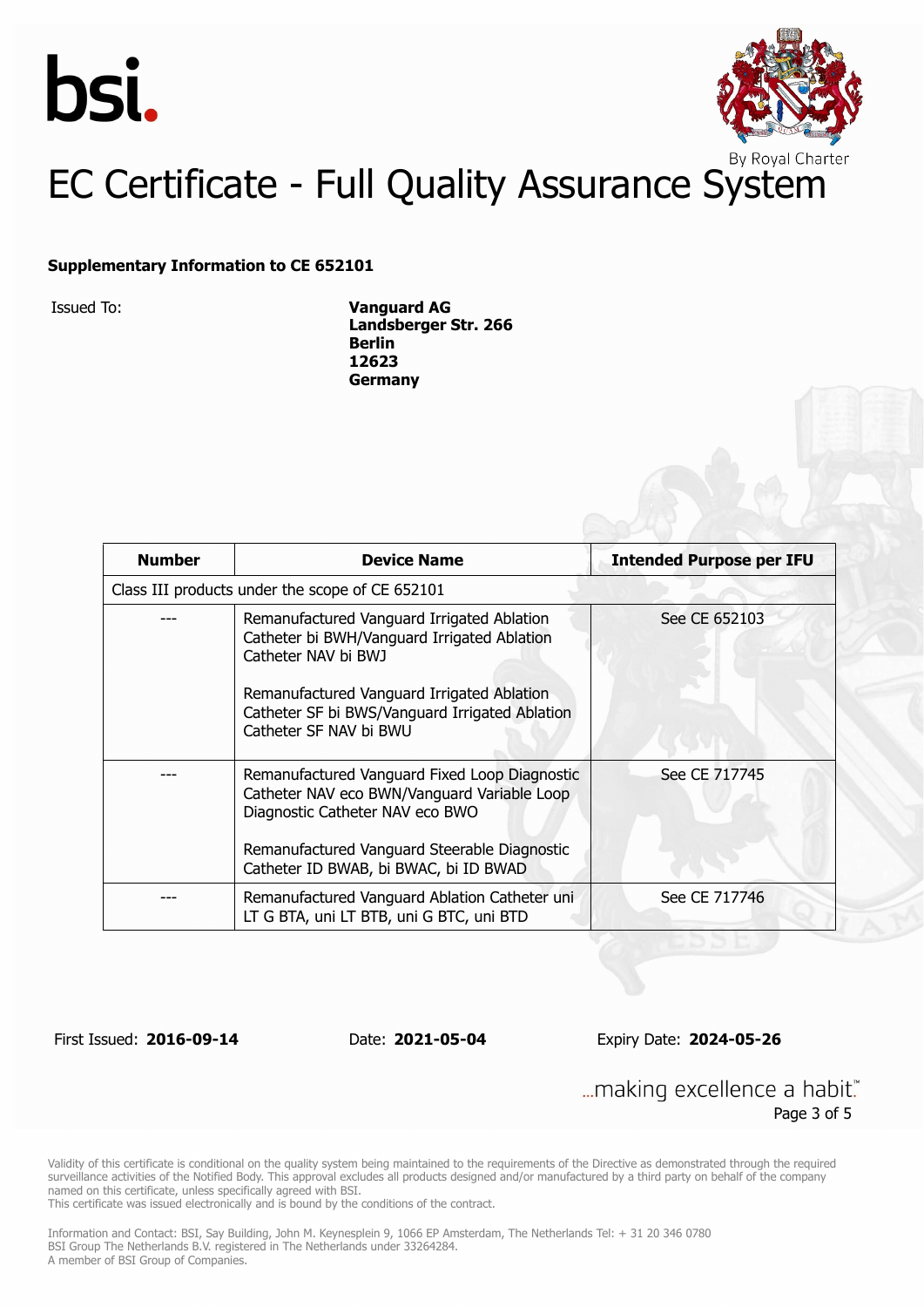



#### **Supplementary Information to CE 652101**

Issued To: **Vanguard AG Landsberger Str. 266 Berlin 12623 Germany**

| <b>Number</b> | <b>Device Name</b>                                                                                                                                                                                                                                               | <b>Intended Purpose per IFU</b> |
|---------------|------------------------------------------------------------------------------------------------------------------------------------------------------------------------------------------------------------------------------------------------------------------|---------------------------------|
|               | Class III products under the scope of CE 652101                                                                                                                                                                                                                  |                                 |
|               | Remanufactured Vanguard Irrigated Ablation<br>Catheter NAV uni ST BWV/Vanguard Irrigated<br>Ablation Catheter NAV bi ST BWW<br>Remanufactured Vanguard Irrigated Ablation<br>Catheter SF NAV uni ST BWX/Vanguard Irrigated<br>Ablation Catheter SF NAV bi ST BWY | See CE 721173                   |
|               | Remanufactured Vanguard Irrigated Ablation<br>Catheter Uni SJG/Vanguard Irrigated Ablation<br>Catheter Bi SJH<br>Remanufactured Vanguard Irrigated Ablation<br>Catheter SE Uni SJI/Vanguard Irrigated Ablation<br>Catheter SE BI SJJ                             | See CE 713013                   |

First Issued: **2016-09-14** Date: **2021-05-04** Expiry Date: **2024-05-26**

... making excellence a habit." Page 4 of 5

Validity of this certificate is conditional on the quality system being maintained to the requirements of the Directive as demonstrated through the required surveillance activities of the Notified Body. This approval excludes all products designed and/or manufactured by a third party on behalf of the company named on this certificate, unless specifically agreed with BSI.

This certificate was issued electronically and is bound by the conditions of the contract.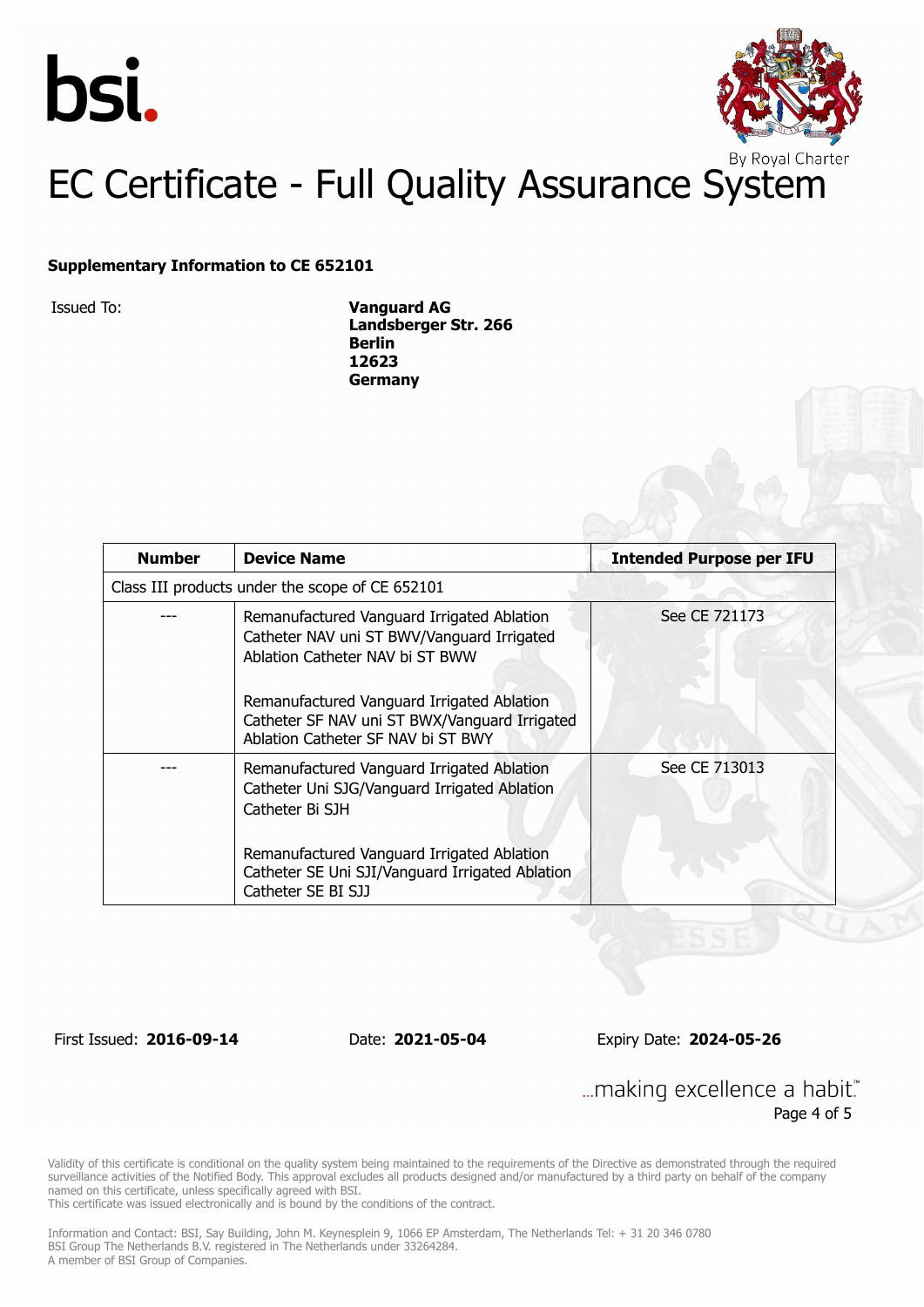



#### **Supplementary Information to CE 652101**

Issued To: **Vanguard AG Landsberger Str. 266 Berlin 12623 Germany**

| <b>Number</b>                                   | <b>Device Name</b>                     | <b>Intended Purpose per IFU</b>                                                                                                                                                                 |  |
|-------------------------------------------------|----------------------------------------|-------------------------------------------------------------------------------------------------------------------------------------------------------------------------------------------------|--|
| Class IIb products under the scope of CE 652101 |                                        |                                                                                                                                                                                                 |  |
| 44755                                           | Soft-tissue ultrasonic surgical system | The Vanguard Ultrasonic Shears<br>are intended for use to aid the<br>separation and coagulation of<br>soft tissue in combination with<br>the accessories and<br>supplementary equipment listed. |  |
| Class Is products under the scope of CE 652101  |                                        |                                                                                                                                                                                                 |  |
| MD0106                                          | Electrophysiology catheter cables      |                                                                                                                                                                                                 |  |

First Issued: **2016-09-14** Date: **2021-05-04** Expiry Date: **2024-05-26**

... making excellence a habit." Page 5 of 5

Validity of this certificate is conditional on the quality system being maintained to the requirements of the Directive as demonstrated through the required surveillance activities of the Notified Body. This approval excludes all products designed and/or manufactured by a third party on behalf of the company named on this certificate, unless specifically agreed with BSI.

This certificate was issued electronically and is bound by the conditions of the contract.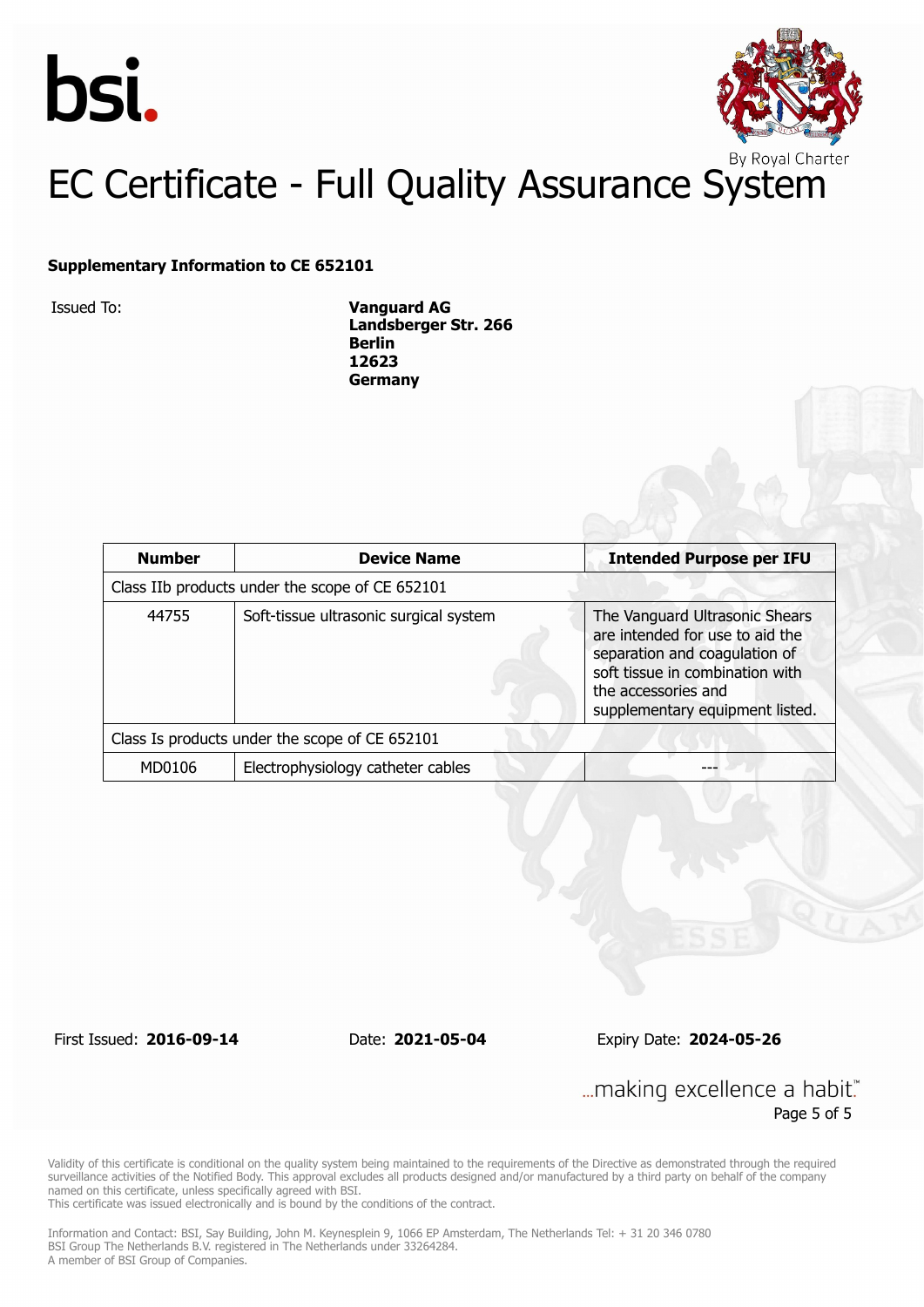



Directive 93/42/EEC on Medical Devices, Annex II excluding Section 4

## List of Significant Subcontractors

Recognised as being involved in services relating to the product covered by:

Certificate No: **CE 652101**

Date: **2021-05-04** Issued To: **Vanguard AG Landsberger Str. 266 Berlin 12623 Germany**

Vanguard AG Landsberger Str. 219 Berlin 12623 Germany

**Subcontractor: Service(s) supplied**

**Manufacture**

... making excellence a habit."

Page 1 of 1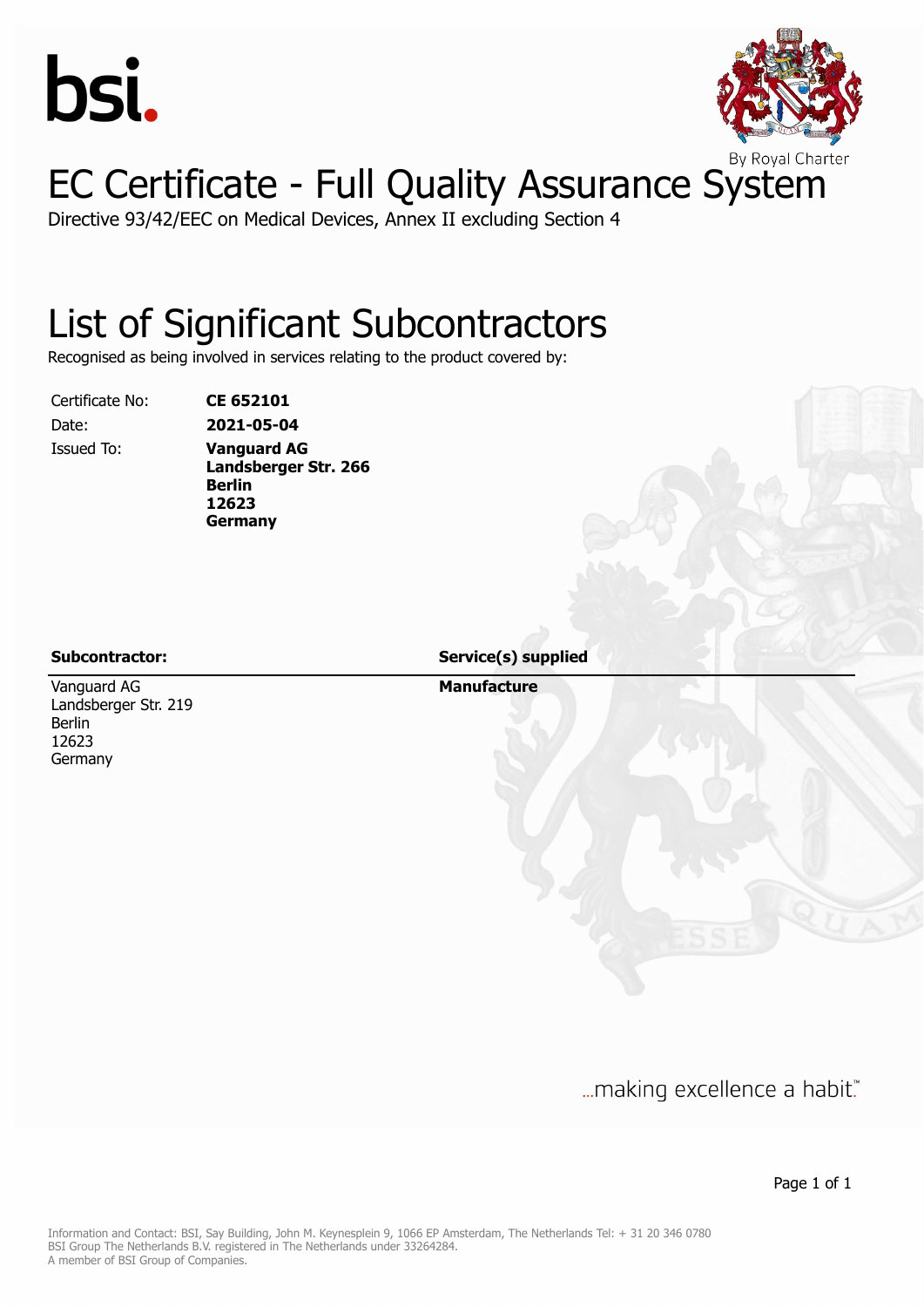



# EC Certificate - Full Quality Assurance System Certificate History

Certificate No: **CE 652101** Date: **2021-05-04**

Issued To: **Vanguard AG Landsberger Str. 266 Berlin 12623 Germany**

#### **Certificate History**

| <b>Date</b>       | <b>Reference</b><br><b>Number</b> | <b>Action</b>                                                                                                                                                                                                   |
|-------------------|-----------------------------------|-----------------------------------------------------------------------------------------------------------------------------------------------------------------------------------------------------------------|
| 14 September 2016 | 8504684                           | First Issue.                                                                                                                                                                                                    |
| 07 February 2018  | 8733468                           | Extension to scope for ultrasonic cutting, coagulating devices and<br>related accessories.                                                                                                                      |
| 03 January 2019   | 9629348                           | Added additional Ultrasonic Shear Model Numbers; reformatted table<br>and added existing Class III devices.                                                                                                     |
| 05 February 2019  | 8768383                           | Traceable to NB 0086.                                                                                                                                                                                           |
| 17 October 2019   | 3076475                           | Adapted product table.<br>Added: Remanufactured Vanguard Fixed Loop Diagnostic Catheter<br>NAV eco BWN/Vanguard Variable Loop Diagnostic Catheter NAV eco<br>BWO.                                               |
| 8 April 2020      | 3060361                           | Certificate Renewal; Clarification to add Class Is scope and products<br>to product table inadvertently omitted when product table was first<br>added; Removed "with related accessories each" from main scope. |
| 16 February 2021  | 3101971                           | Increase the total number of remanufacturing cycles to 2 for the<br>ETS+ and ETM+ models and standardize the cleaning procedure for<br>all Vanguard Ultrasonic Shears.                                          |

#### ... making excellence a habit." Page 1 of 2

Validity of this certificate is conditional on the quality system being maintained to the requirements of the Directive as demonstrated through the required surveillance activities of the Notified Body. This approval excludes all products designed and/or manufactured by a third party on behalf of the company named on this certificate, unless specifically agreed with BSI.

This certificate was issued electronically and is bound by the conditions of the contract.